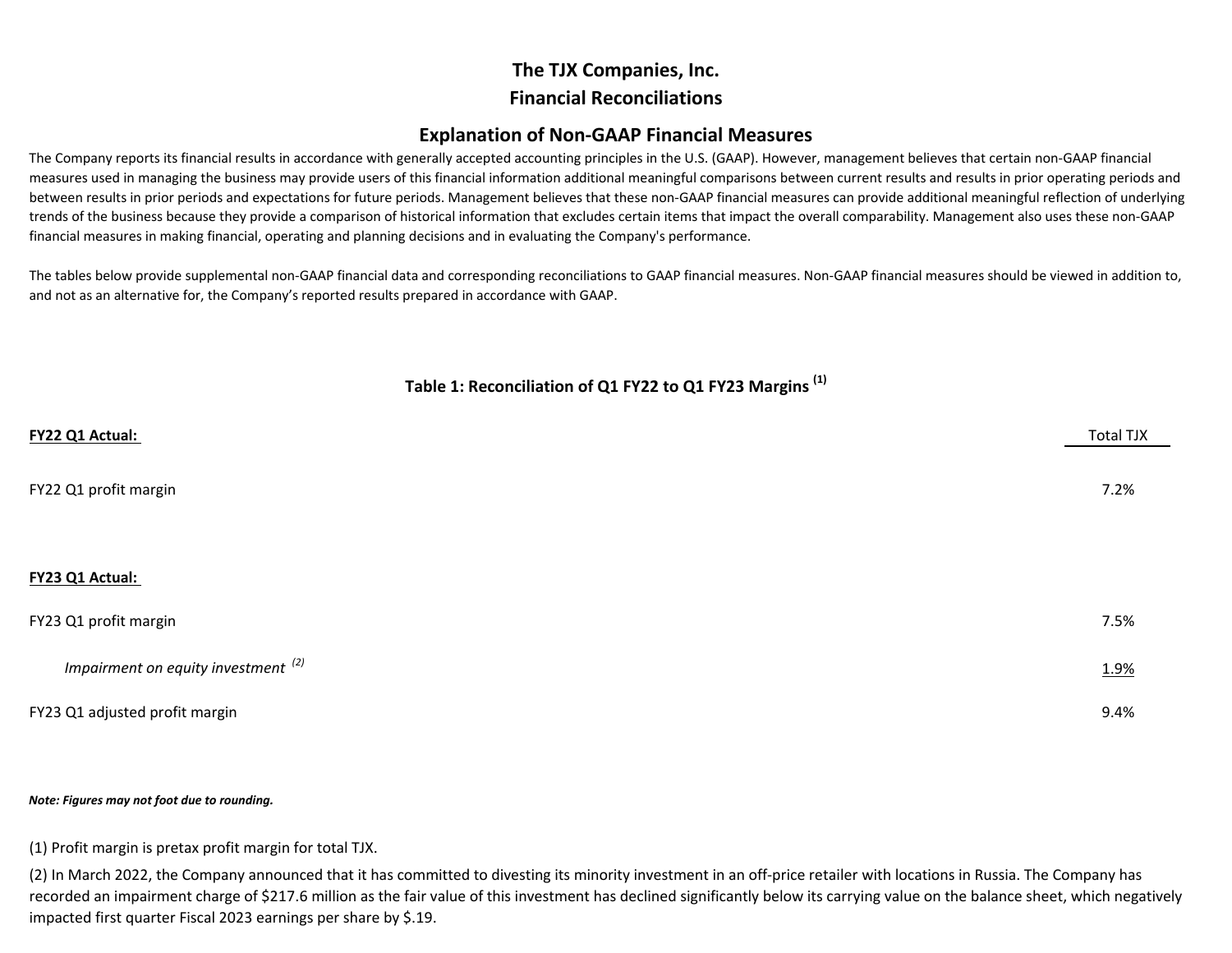## **Table 2: Reconciliation of Reported Earnings Per Share from Continuing Operations**

|                                                                                      | Q <sub>1</sub> |               |
|--------------------------------------------------------------------------------------|----------------|---------------|
|                                                                                      | <b>FY22</b>    | <b>FY23</b>   |
| <b>EPS from continuing operations</b><br>Y/Y EPS Growth                              | \$0.44         | \$0.49<br>11% |
| Adjustments for items impacting comparability<br>Impairment on equity investment (1) |                | \$0.19        |
| <b>Adjusted EPS excluding charges</b><br>Adjusted Y/Y EPS Growth                     | \$0.44         | \$0.68<br>55% |

#### *Note: Figures may not foot due to rounding.*

(1) In March 2022, the Company announced that it has committed to divesting its minority investment in an off‐price retailer with locations in Russia. The Company has recorded an impairment charge of \$217.6 million as the fair value of this investment has declined significantly below its carrying value on the balance sheet, which negatively impacted first quarter Fiscal <sup>2023</sup> earnings per share by \$.19.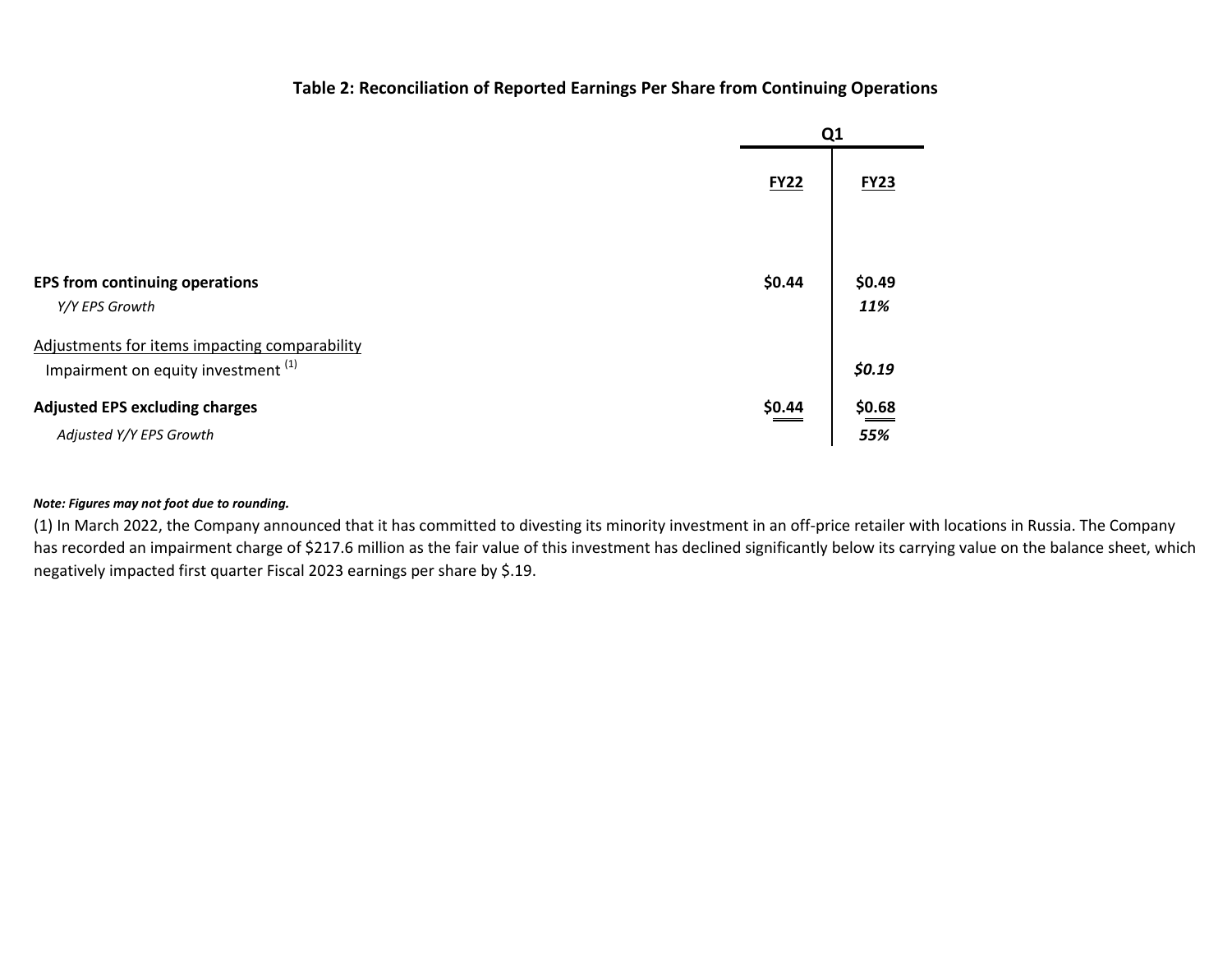### **Table 3: Reconciliation of FY22 to FY23 Estimated Earnings per Share**

|                                                                                                                                      |             | <b>FY</b>     |                                               |
|--------------------------------------------------------------------------------------------------------------------------------------|-------------|---------------|-----------------------------------------------|
|                                                                                                                                      | <b>FY22</b> | Low           | <b>FY23 Full Year Guidance</b><br><b>High</b> |
| <b>EPS from continuing operations</b><br>Y/Y EPS Growth                                                                              | \$2.70      | \$2.94<br>9%  | \$3.01<br>11%                                 |
| Adjustments for items impacting comparability<br>Loss on early extinguishment of debt $(1)$<br>Impairment on equity investment $(2)$ | 0.15        | 0.19          | 0.19                                          |
| <b>Adjusted EPS</b><br>Adjusted Y/Y EPS Growth                                                                                       | \$2.85      | \$3.13<br>10% | \$3.20<br>12%                                 |

#### *Note: Figures may not foot due to rounding.*

(1) On June 4, 2021, the Company completed make‐whole calls for its \$1.25 billion principal outstanding 3.50% Notes due April 15, 2025, and its \$750 million principal outstanding 3.75% Notes due April 15, 2027, both of which were issued in the first quarter of fiscal 2021. As <sup>a</sup> result of these redemptions prior to their scheduled maturities, the Company recorded <sup>a</sup> pre‐tax debt extinguishment charge of \$242 million in the second quarter of fiscal 2022.

(2) In March 2022, the Company announced that it has committed to divesting its minority investment in an off‐price retailer with locations in Russia. The Company has recorded an impairment charge of \$217.6 million as the fair value of this investment has declined significantly below its carrying value on the balance sheet, which negatively impacted first quarter Fiscal <sup>2023</sup> earnings per share by \$.19.